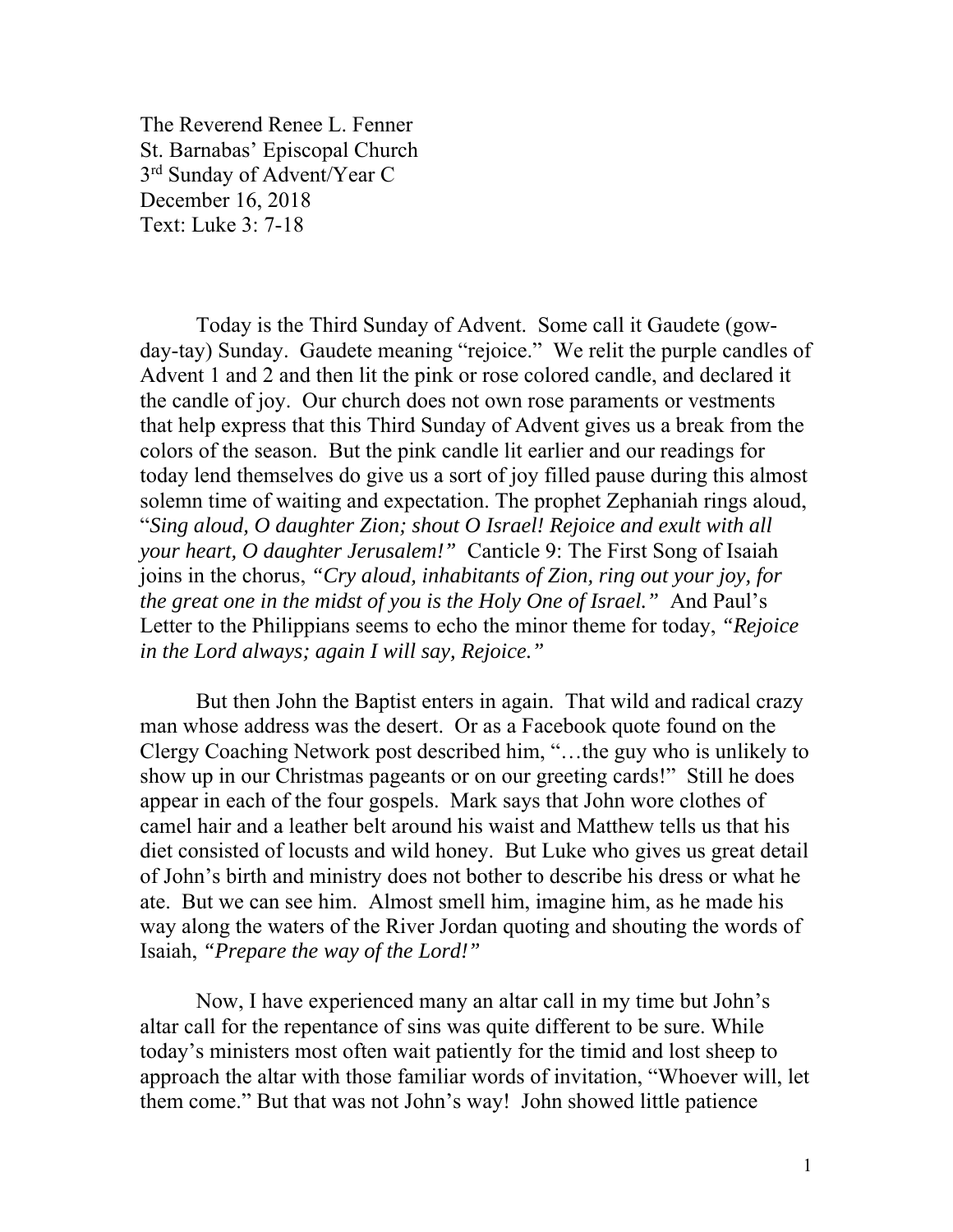because John was born into the world to prepare the way of the Messiah, the One who John said was much bigger than himself. John did not announce his coming timidly but with great excitement and with urgency. And John called *everyone*, no matter who they were, to task; the lowly and the mighty, the sinner and the righteous to a baptism of repentance.

 Today, John shouts at the crowd, *"You brood of vipers! Who warned you to flee from the wrath to come? Bear fruits worthy of repentance!"* 'Don't think yourself as safe just because you belong to Abraham's family,' John spouted. Don't dare think of yourselves as privileged. There is no privilege. 'God can create a new people from stones.' Change your hearts! Change the way you are living! An axe is ready to cut you down if you don't change your ways!'

The people began to ask him, "What then should we do?" To the crowds he said, "Whoever has two coats must share with anyone who has none; and whoever has food must do likewise." Share what you have. To the tax collectors, he said, "Collect no more than the amount prescribed for you." Stop padding your pockets. To the soldiers he said: "Don't extort money by threats or false accusations; be satisfied with your wages." Don't lie or bully others just to build up your nest egg either.

This was how John instructed them to prepare for the Messiah's coming- by living out God's commandment to love one's neighbor. By treating others rightly and fairly.

John the Baptizer's words in today's gospel may sound startling but at the same time he means to get *our* attention as well, to stop us in our tracks. They are like the big billboards sprouting up in different locations across the nation that have caught a lot of attention in the media recently. In fact, there is one along I-44. Against a red background and with huge white letters it simply reads: LOVE.

John's message calls out BEAR FRUITS WORTHY OF REPENTANCE. In other words: SHOW ONE ANOTHER LOVE. This is John's call to metanoia; his call to the radical turning around of our lives, the change of mentality that we are invited to joyfully live into during this Advent season and every day. We are to mirror the God who created us. The God who first loved us. The God who, in Zephaniah's song of praise, *"saves the lame, gathers the outcast, and transforms shame into praise."*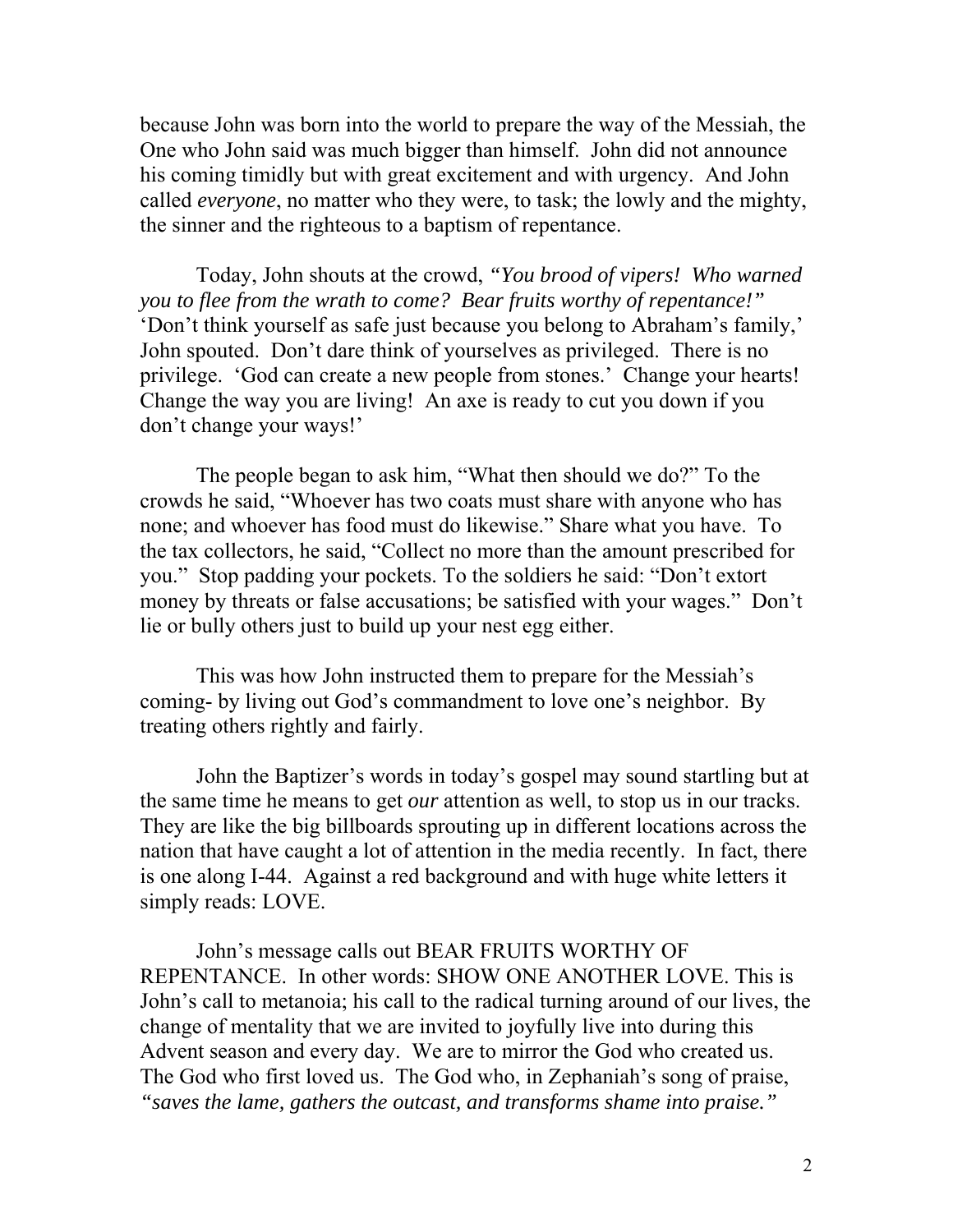Like those in the crowd we may ask, "What then should *we* do?

And in essence, John repeats the message he gave those standing along the River Jordan; 'Do you have a closet full of clothes? Then you have more than you need. Give some away. Do you have food? Then make an extra plate or fill a bag and give it to someone who needs it. Are you willing to share your resources? Then share who you are and what you have. In this age of instant gratification and competitiveness? Conduct yourselves with integrity, fairness, and truthfulness. Treat others rightly and fairly and honestly and respectfully, be other-centered. Live out your lives by living out God's commandment to love. Love your neighbor. Love your enemy. Love yourself.

As we fast approach the celebration of Christ's birth there is a quote that I would like to share with you. As far as I can tell its author is anonymous. It reads:

> *Want to keep Christ in Christmas? Feed the hungry, Clothe the Naked, Forgive the guilty, Welcome the unwanted, Care for the ill, Love your enemies, And do unto others as you would have done unto you.*

These are these are fruits worthy of repentance. This are the fruits, the good fruits, we are to bear. And nothing but nothing, John says, gets us off the hook. Not our family backgrounds. Not our statuses or titles. Not the amount of money we have in the bank or the number of possessions we own.

Let us be grateful for John's presence in this season of hope, peace, joy and love as we prepare for the Christ who came into the world at the first Advent and whose birth we will celebrate. And let us remember that the gifts that really count will not be found under our Christmas trees but in the joyful sharing and giving of our lives. We may wonder how we might, in a world so large, make any kind of difference at all and yet, one good deed,